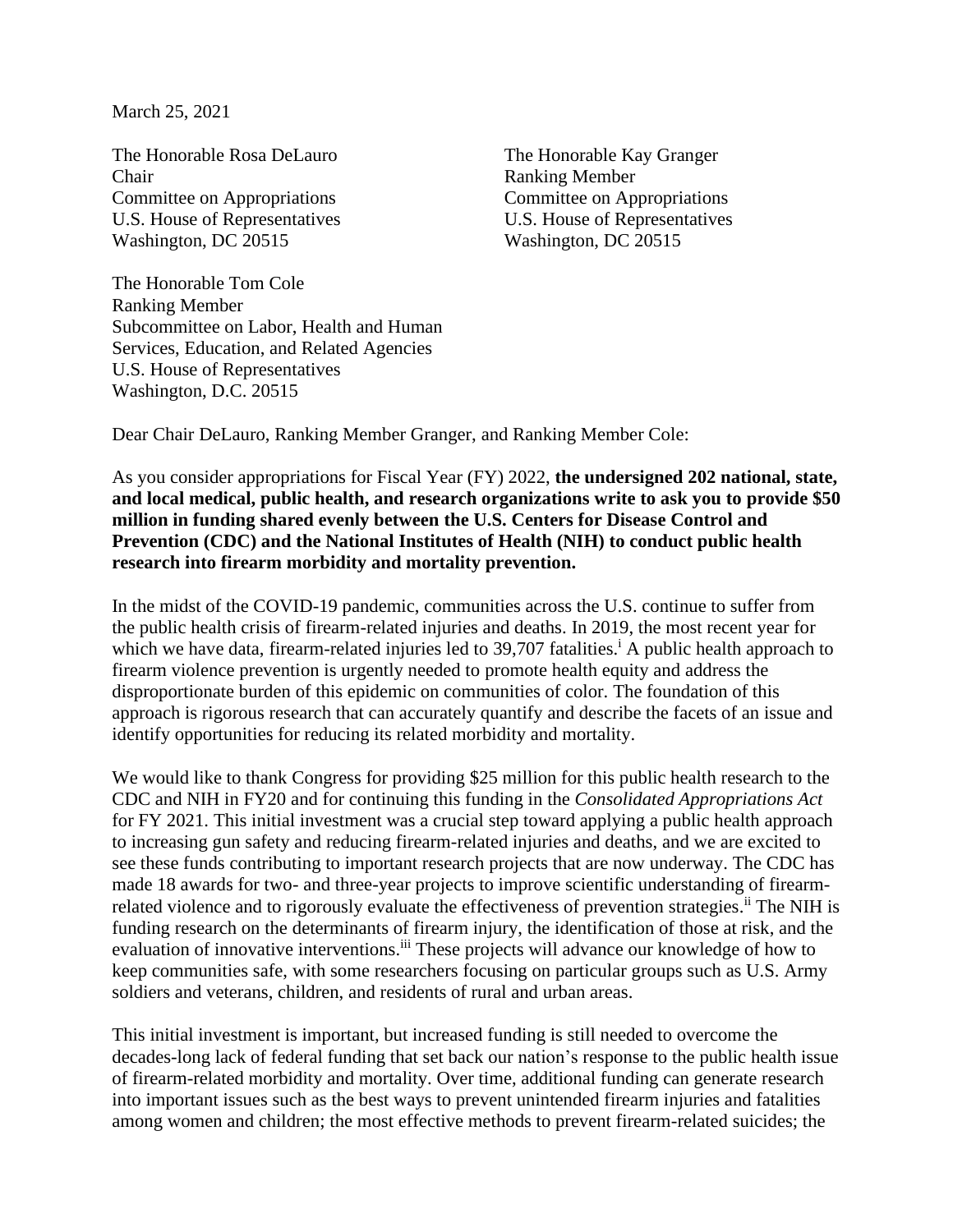measures that can best prevent the next shooting at a school or public place; and numerous other vital public health questions. Continued and expanded investments are essential to the success of this important work.

**Our groups strongly urge the House to increase funding to the CDC and NIH for firearm morbidity and mortality prevention research to a total of \$50 million as part of FY 2022 appropriations.** Continued and expanded funding could support the creation of additional, large, multi-year studies and accelerate the rebuilding of a research community that shrank in the decades before Congress restored this federal funding. Robust and sustained research on motor vehicle crashes and subsequent legislation has helped save hundreds of thousands of lives through public health interventions, including seat belts and other safety features. The same approach can help reduce firearm-related injuries in our communities, including ensuring that the CDC and NIH are able to adequately fund non-biased, evidence-based research into this public health priority.

Our organizations stand ready to work with you to support this critical effort. Thank you for your consideration.

Sincerely,

## **National Organizations:**

AANS/CNS Joint Section on Pediatric Neurological Surgery Academic Pediatric Association American Academy of Family Physicians American Academy of Neurology American Academy of Nursing American Academy of Pediatrics American Anthropological Association American Art Therapy Association American Association of Child and Adolescent Psychiatry American Association of Colleges of Nursing American Association of Colleges of Pharmacy American Association of Neurological Surgeons American College of Emergency Physicians American College of Obstetricians and Gynecologists American College of Physicians American College of Surgeons American Educational Research Association American Foundation for Suicide Prevention American Medical Association American Medical Student Association American Medical Women's Association American Nurses Association American Osteopathic Association American Pediatric Society American Physical Therapy Association American Psychiatric Association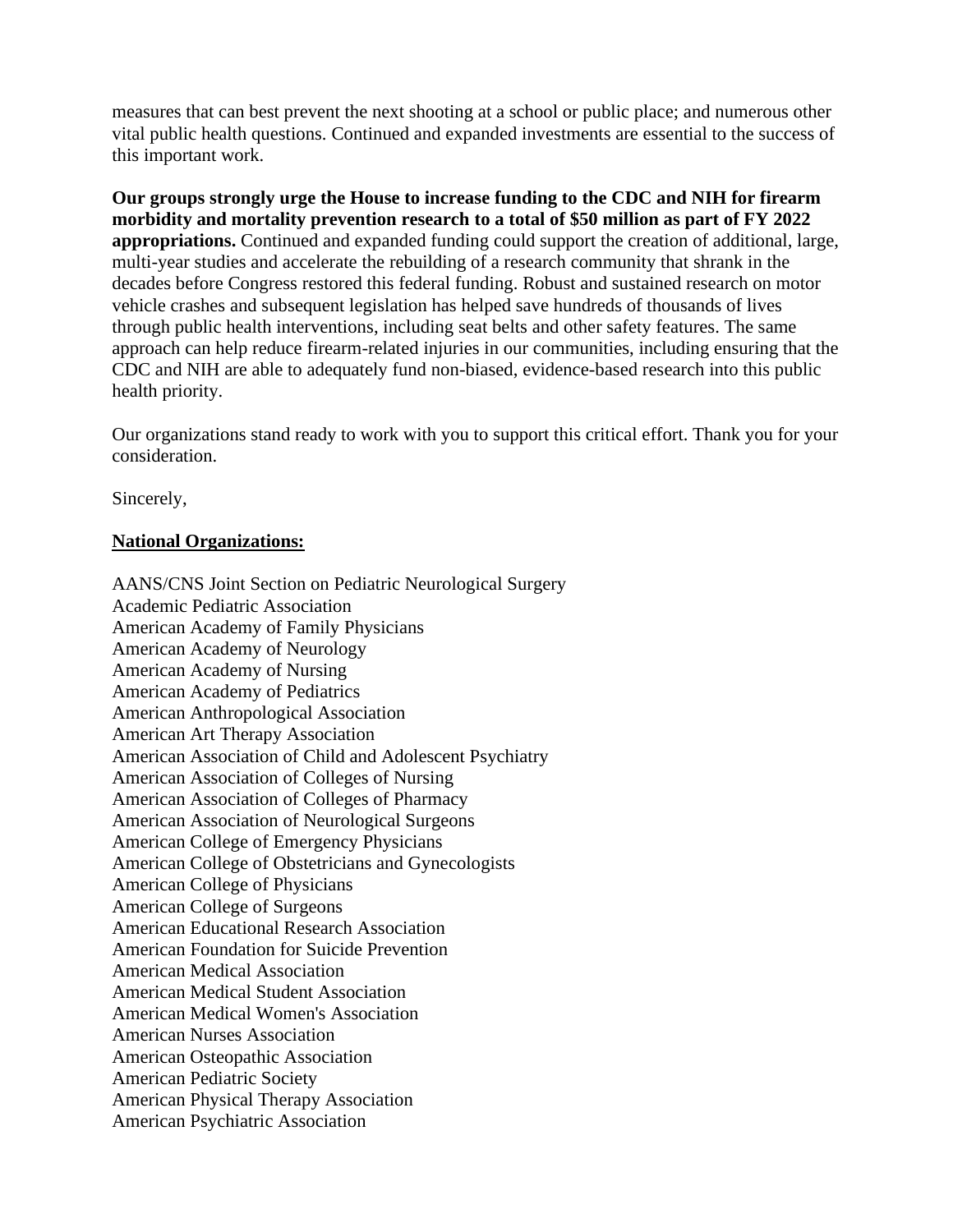American Psychoanalytic Association American Psychological Association American Public Health Association American School Counselor Association American Society for Clinical Pathology American Society of Pediatric Nephrology American Society of Pediatric Neurosurgeons American Society of Pediatric Otolaryngology American Sociological Association American Thoracic Society American Trauma Society Association for Psychological Science Association of American Medical Colleges Association of Asian Pacific Community Health Organizations (AAPCHO) Association of Departments of Family Medicine Association of Family Medicine Residency Directors Association of Maternal & Child Health Programs Association of Medical School Pediatric Department Chairs Association of Pediatric Program Directors Association of Population Centers Association of Schools and Programs of Public Health Association of State and Territorial Health Officials Big Cites Health Coalition Brain Injury Association of America Catholic Health Association of the United States Center for American Progress Child Injury Prevention Alliance Children's Defense Fund Children's Hospital Association Coalition for the Promotion of Behavioral Health Coalition to Stop Gun Violence Congress of Neurological Surgeons Consortium of Social Science Associations Council of Pediatric Subspecialties Council on Social Work Education Doctors for America Emergency Nurses Association Federation of Associations in Behavioral and Brain Sciences First Focus Campaign for Children Futures Without Violence GLMA: Health Professionals Advancing LGBTQ Equality Healthy Teen Network International Association of Forensic Nurses Jewish Federations of North America Jewish Women International National Alliance on Mental Illness National Association for Children's Behavioral Health National Association of Pediatric Nurse Practitioners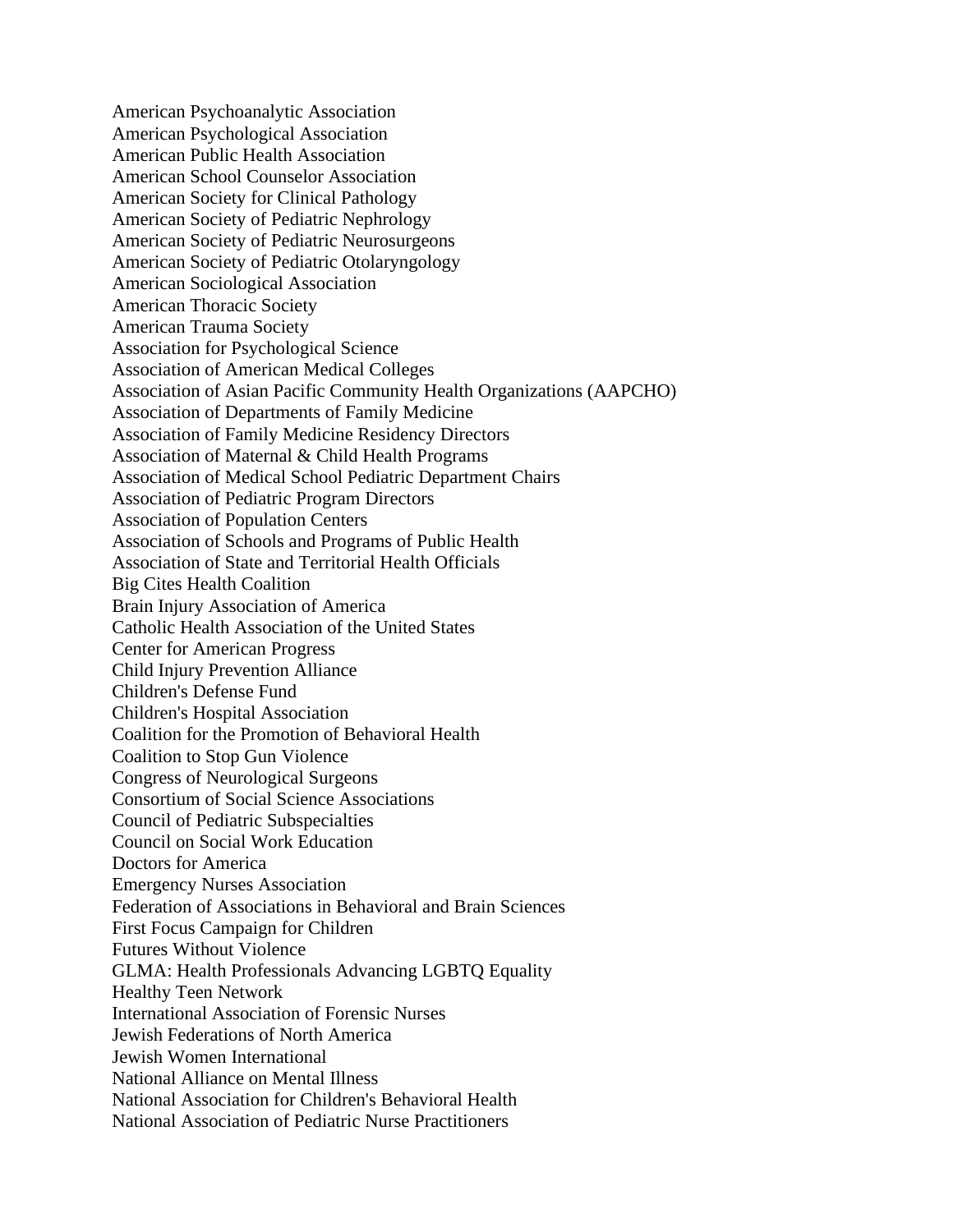National Association of School Nurses National Association of School Psychologists National Association of State Emergency Medical Services Officials National Coalition Against Domestic Violence National League for Nursing National Network of Public Health Institutes National Organization for Women National Prevention Science Coalition to Improve Lives National Safety Council National Women's Health Network Network of Jewish Human Service Agencies North American Primary Care Research Group North American Society for Pediatric Gastroenterology, Hepatology and Nutrition Pediatric Endocrine Society Pediatric Policy Council Population Association of America Prevention Institute Safe States Alliance Sandy Hook Promise School Social Work Association of America Scrubs Addressing the Firearm Epidemic Society for Adolescent Health and Medicine Society for Advancement of Violence and Injury Research (SAVIR) Society for Pediatric Anesthesia Society for Pediatric Research Society for Prevention Research Society for Social Work and Research Society of General Internal Medicine Society of Teachers of Family Medicine The Health Alliance for Violence Intervention The National Alliance to Advance Adolescent Health The Pediatric Orthopaedic Society of North America The Society for Developmental and Behavioral Pediatrics The Society of Thoracic Surgeons Trust for America's Health Ujima, Inc., The National Center on Violence Against Women in the Black Community YMCA of the USA ZERO TO THREE

## **State and Local Organizations:**

A Friend of Mind Alabama Chapter of the American Academy of Pediatrics American Academy of Pediatrics - Arizona Chapter American Academy of Pediatrics California Chapter 1 American Academy of Pediatrics California Chapter 2 American Academy of Pediatrics California Chapter 3 American Academy of Pediatrics - Colorado Chapter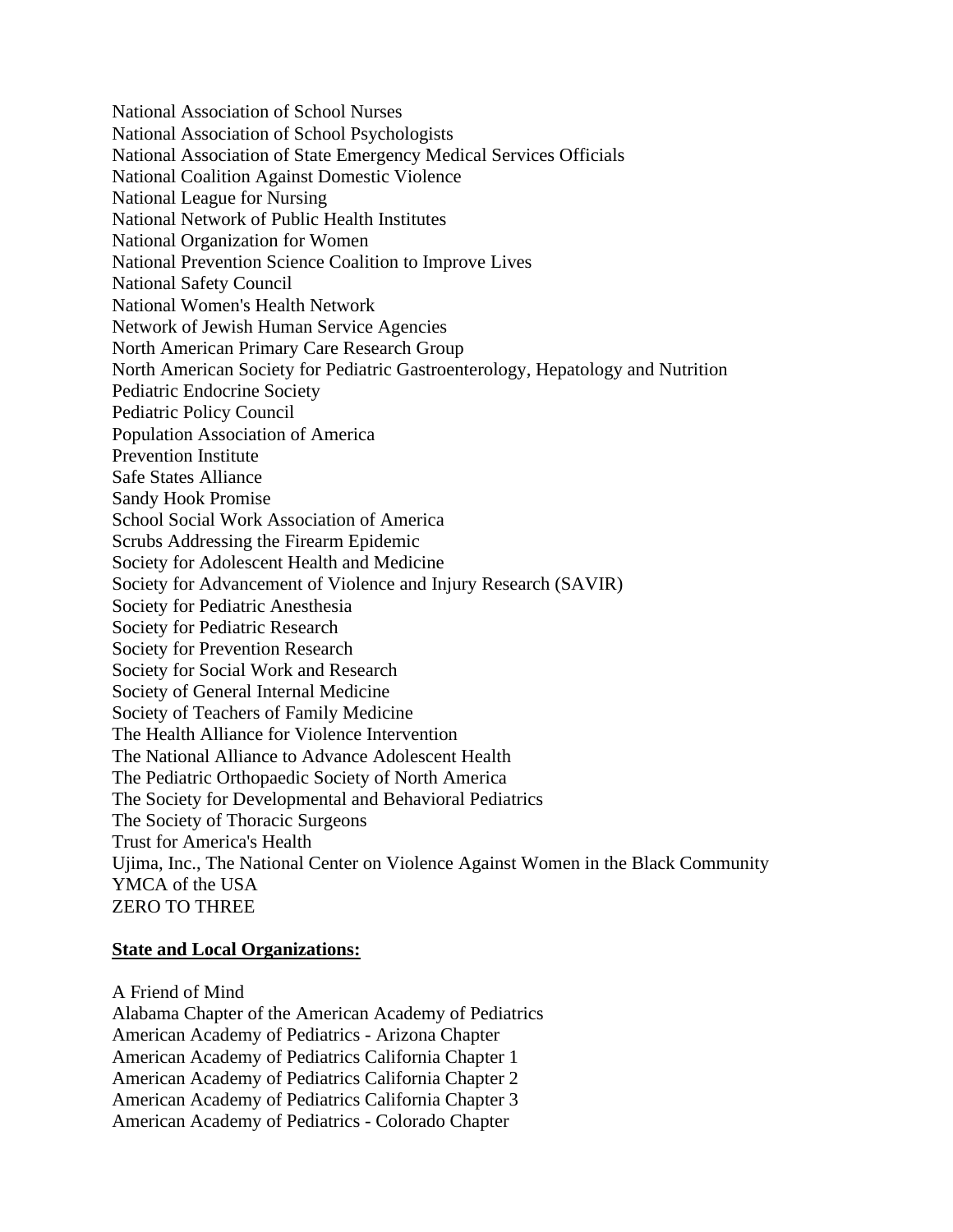American Academy of Pediatrics - Hawaii Chapter American Academy of Pediatrics New York Chapter 2 American Academy of Pediatrics New York Chapter 3 American Academy of Pediatrics Puerto Rico Chapter American Academy of Pediatrics Vermont Chapter American Academy of Pediatrics, Maine Chapter American Academy of Pediatrics, Utah Chapter Arizona Public Health Association Brain Injury Association of America-Kentucky Chapter Brain Injury Association of Kansas and Greater Kansas City Brain Injury Association of Louisiana Brain Injury Association of Massachusetts Brain Injury Association of Michigan Brain Injury Association of New Hampshire Children's Hospital of Philadelphia Children's Wisconsin Colorado Public Health Association DC Chapter of the American Academy of Pediatrics Delaware Academy of Medicine / Delaware Public Health Association Delaware Chapter of the American Academy of Pediatrics Florida Chapter - American Academy of Pediatrics Georgia Chapter of the American Academy of Pediatrics Hawaii Public Health Association Idaho Chapter of the American Academy of Pediatrics Idaho Public Health Association Illinois Chapter of the American Academy of Pediatrics Illinois Public Health Association Indiana Chapter of the American Academy of Pediatrics Iowa Chapter of the American Academy of Pediatrics Kansas Chapter, American Academy of Pediatrics Kentucky Chapter of the American Academy of Pediatrics Louisiana Chapter of the American Academy of Pediatrics Louisiana Public Health Association Maine Association of Psychiatric Physicians Maine Public Health Association Maryland Chapter, American Academy of Pediatrics The Maryland Psychiatric Society, Inc. Massachusetts Chapter of the American Academy of Pediatrics Michigan Chapter, American Academy of Pediatrics Minnesota Chapter of the American Academy of Pediatrics Mississippi Chapter of the American Academy of Pediatrics Missouri Chapter of the American Academy of Pediatrics Montana Chapter of the American Academy of Pediatrics Moore Center for the Prevention of Child Sexual Abuse NC Public Health Association Nebraska Chapter of the American Academy of Pediatrics Nevada Chapter of the American Academy of Pediatrics Nevada Public Health Association